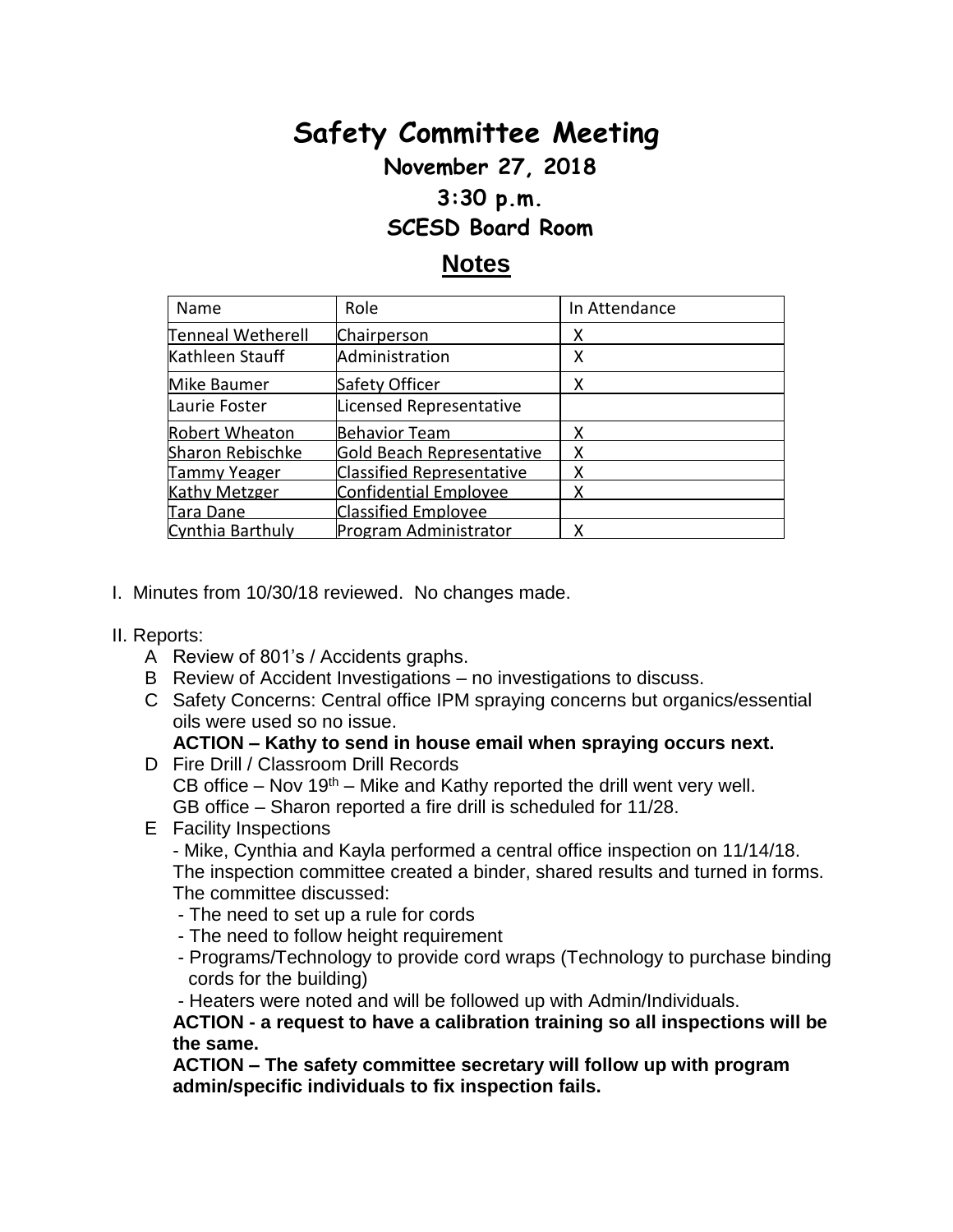Classroom Inspections:

Kathleen reported Blossom Gulch and McKenzie house are missing kits and other classrooms have old/missing items. Other inspection items passed. **ACTION – Kathleen generated a list and will work with Cynthia to replace expired items and provide new items. Complete by January 29 meeting. ACTION - WebEX system cord in board room needs a trip cover.**

F Behavior Team

Cynthia reported the team's monthly meeting looks at data points, in November it was reported there were 5 or less incident reports in the classrooms and no significant behaviors across the classrooms at this time. No use of PPE's at this time

Gold Beach reported no significant behaviors.

- G SAIF- the team reviewed the current SAIF report.
- III. Old Business
	- A Follow up on SAIF case #5 Cynthia and Kathleen followed up with PT's that day and provided training.
	- B Suggestion box for the GB office Sharon has one and will update the label. **ACTION - Mike to make one for EI/ECSE classroom downstairs in the central office.**
	- C Fire/Safety drill white paper hand out to the team to review. **ACTION – Kathy to make updates and complete the form.**
	- D Fire/Safety drill information to GB EI/ECSE classrooms Sharon had a conversation with Christina. **ACTION – Tara to follow up with Sharon R and Christina Waller on EI/ECSE fire drill information for GB office classroom.**
	- E Complete classroom inspections all classrooms have been inspected as of 11/27/18.
	- F Complete Safe Schools Accident Investigation **ACTION – Kathy M to assign to Kathleen Stauff to complete by 1/29/19.**
	- G EI/ECSE backpack inventory Tammy provided lists of what is currently available at the Milner EI/ECSE classroom. **Action – Kathy to type up, compare with state/federal requirements and bring for discussion to 1/29/19 meeting.**